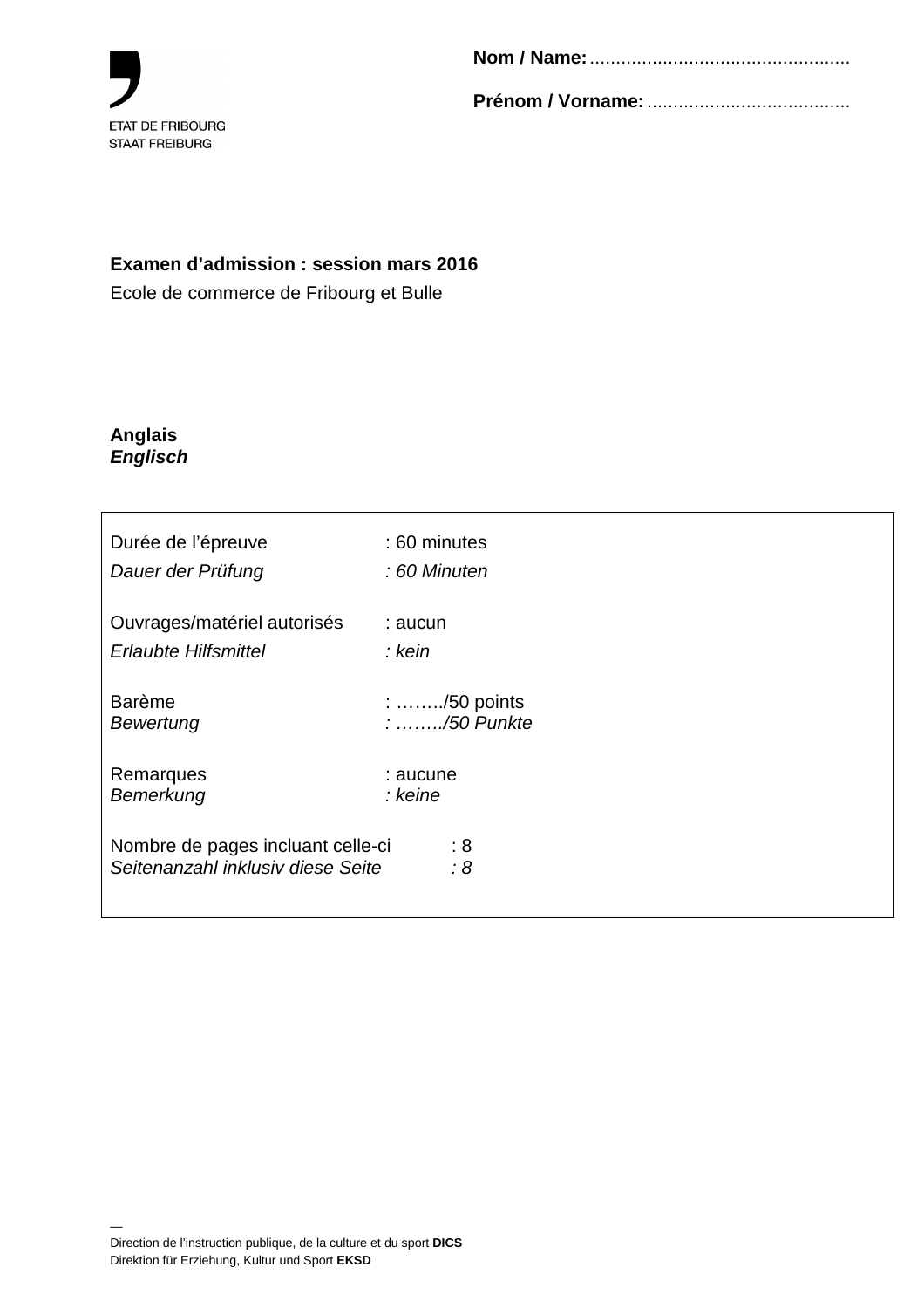

## **A) LISTENING**

## **I. For each of the four questions, there are three pictures and a short recording. Choose the correct picture by crossing (X) the box below it. (4 pts)**

1. Where will the girls meet?



2. Which chair does the man want?



3. Which picture shows what the girls need?



4. Which picture shows what happened?

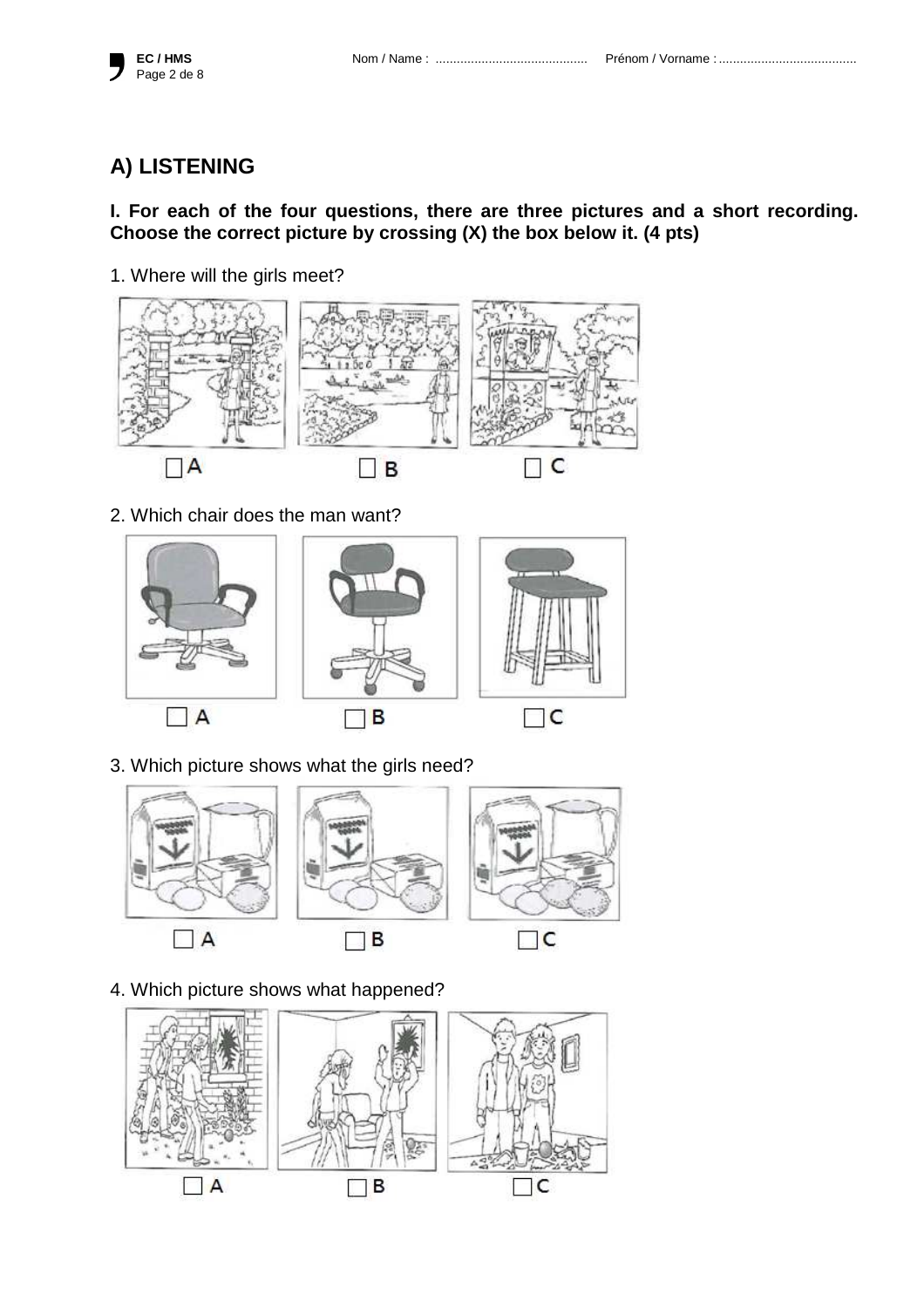## **II. You will now hear part of a radio programme about classical music. For each question, cross (X) the box with the correct answer. (6 pts)**

- 1. The week's prize is
	- A.  $\square$  a music cassette.
	- $B \Box$  two concert tickets.
	- C.  $\Box$  a classical CD.
- 2. The person who wrote the music lived in
	- $A.$   $\Box$  Italy.
	- B. □ Spain.
	- $C. \Box$  France.
- 3. What else shares the title of this music?
	- A.  $\Box$  a garden
	- $B. \Box$  a play
	- C.  $\Box$  a park
- 4. What did people do when they first heard the music?
	- A.  $\Box$  Some left before the end.
	- $B. \Box$  Only a few clapped.
	- C.  $\Box$  Some asked for their money back.
- 5. This piece of music has been
	- A.  $\Box$  played in the cinema.
	- $B. \Box$  used in advertising.
	- C.  $\Box$  used for a TV play.
- 6. If you know the competition answer you should ring
	- $A \Box 0108937224$
	- $B. \Box 0018739242$
	- $C. \Box$  0018 937 224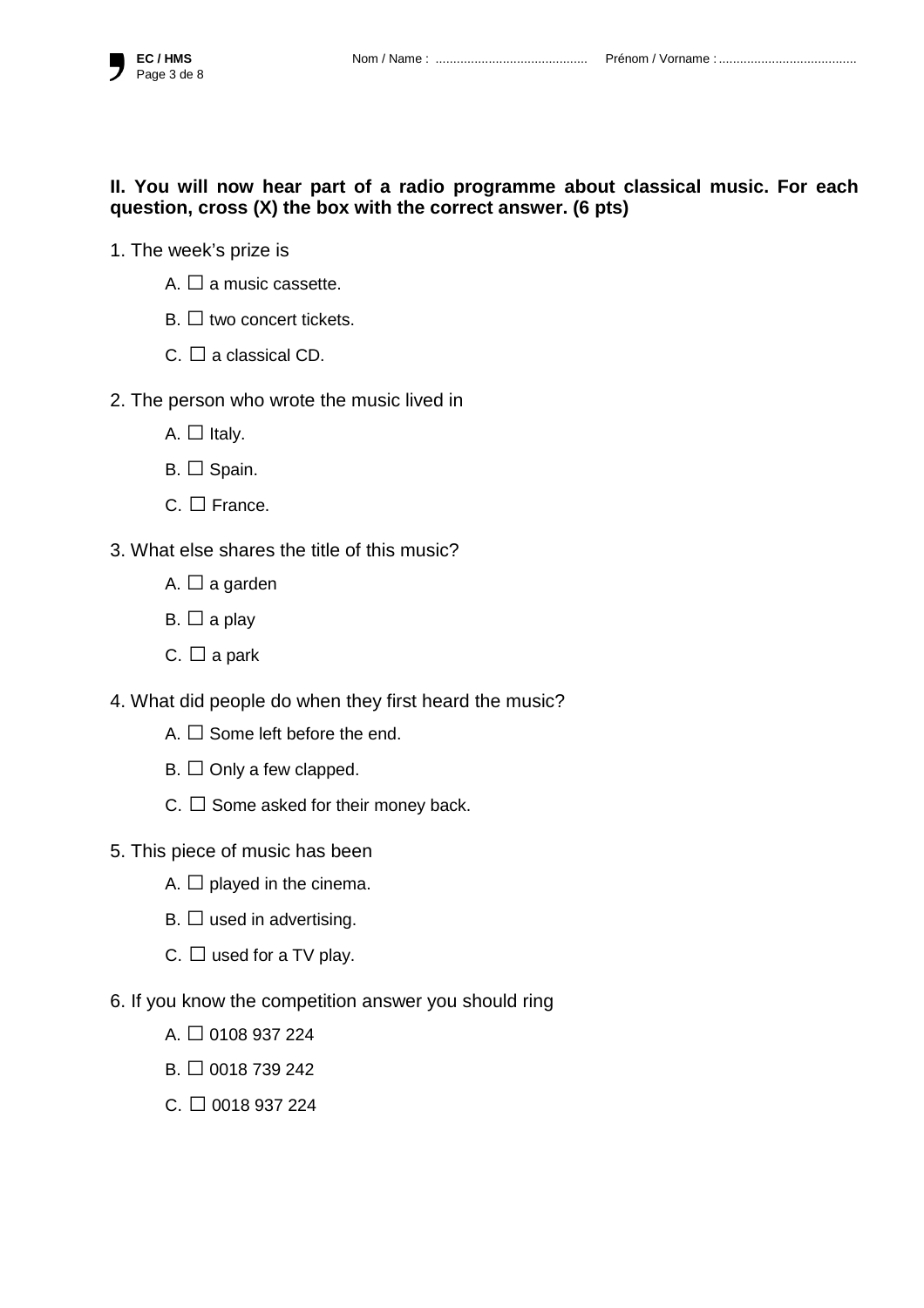

## **B) READING**

## **I. Read the text and the questions. For each question, cross (X) the box with the correct answer. (10 pts)**

A month ago I had no idea that on a Saturday afternoon in November I'd be hanging 30 metres above the ground and enjoying it. Now I looked down at the river far below me, and realised why people love rock-climbing.

My friend Matt and I had arrived at the Activity Centre on Friday evening. The accommodation wasn't wonderful, but we had everything we needed (beds, blankets, food), and we were pleased to be out of the city and in the fresh air.

On Saturday morning we met the other ten members of our group. Cameron had come along with two friends, Kevin and Simon, while sisters Carole and Lynn had come with Amanda. We had come from various places and none of us knew the area.

We knew we were going to spend the weekend outdoors, but none of us was quite sure exactly how. Half of us spent the morning caving while the others went rock-climbing and then we changed at lunchtime. Matt and I went to the caves first. Climbing out was harder than going in, but after a good deal of pushing, we were out at last – covered in mud but pleased and excited by what we'd done.

- 1. What is the writer trying to do in the text?
	- $A. \Box$  advertise the Activity Centre
	- $B. \Box$  describe some people she met
	- $C. \Box$  explain how to do certain outdoor and indoor sports
	- $D. \Box$  say how she spent some free time

#### 2. What can the reader learn from the text?

- $A. \Box$  when to depend on other people at the Centre
- $B. \Box$  how to apply for a place at the Centre
- C. □ what sort of activities you can experience at the Centre
- $D. \Box$  which time of year is best to attend the Centre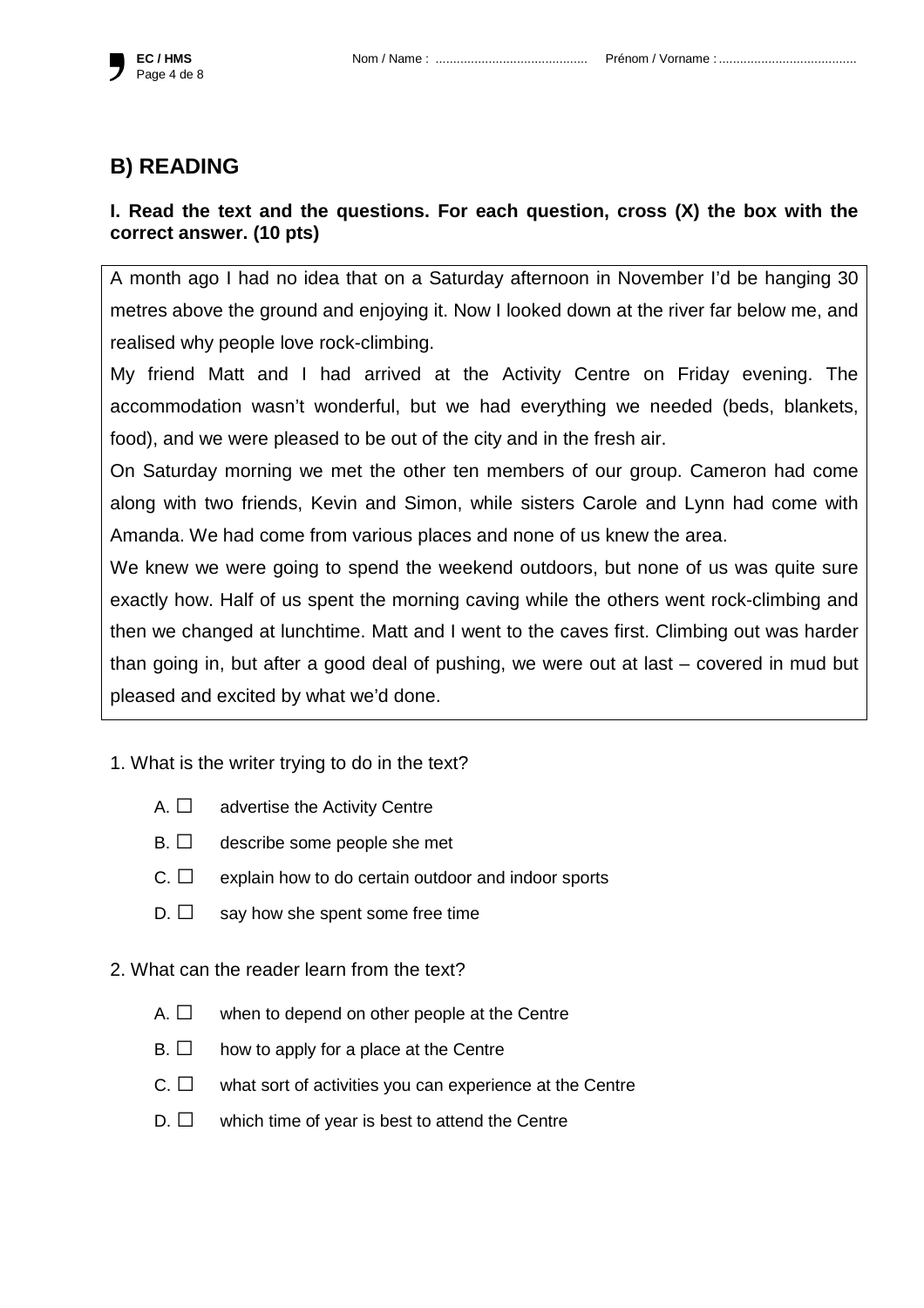- 3. How does the writer describe her weekend?
	- A.  $\square$  interesting
	- $B. \Box$  relaxing
	- C. □ frightening
	- $D. \Box$  unpleasant
- 4. What do we learn about the group?
	- $A. \Box$  Some of them had been there before.
	- $B. \Box$  They had already chosen their preferred activities.
	- $C. \Box$  Some of them already knew each other.
	- $D. \Box$  They came from the same city.
- 5. Which of the following advertisements describes the Activity Centre?
	- A. Set in beautiful countryside. Accommodation and meals provided. Make up your own timetable - choose from a variety of activities (horse-riding, fishing, hill-walking, sailing, mountainbiking)
- B. Set in beautiful countryside. Accommodation provided. Work with a group - we show you a range of outdoor activities that you didn't realise you could do!
	- C. Set in beautiful countryside. Enjoy the luxury of our accommodation - each room has its own bathroom. Work with a group, or have individual teaching.
- D. Set in beautiful countryside. You can spend the day doing outdoor activities and we will find your accommodation with a local family.

#### **II. Look at the text in each question. What does it say? Cross (X) the box with the correct answer. (5 pts)**

**Francesco!** Problem -Maria's borrowed my history textbook and she's away. Could you lend me yours? Leave it with Ken when you see him. Thanks. Natalie

1. Whose textbook does Natalie want to borrow?

A. □ Ken's

- B. □ Maria's
- C. □ Francesco's
- 2. A.  $\Box$  Users must lock the car park after leaving.
	- $B. \Box$  People can park here while they are at work.
	- C.  $\Box$  This car park is for employees only.

# **THIS CAR PARK IS LOCKED AFTER BUSINESS HOURS EACH DAY**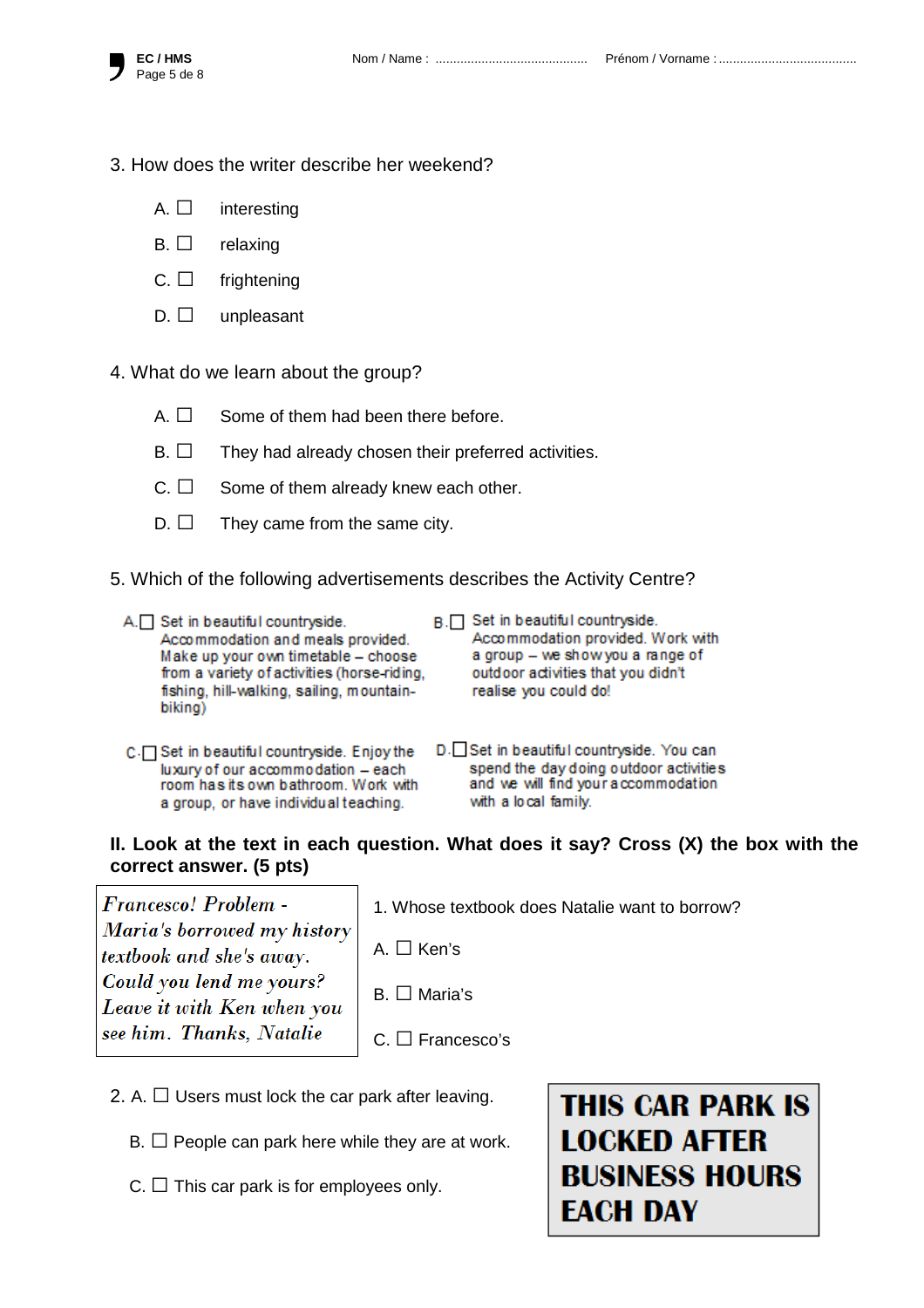

**EC / HMS** Nom / Name : ........................................... Prénom / Vorname : .......................................

- 3. A.  $\Box$  The basketball team only wants to see experienced players.
	- $B. \Box$  There aren't enough team members available on Friday.
	- $C.$   $\Box$  The Barton College team will visit the gym later today.
- 4. A.  $\Box$  All Sunday evening tickets are already sold.
	- $B. \Box$  You must book tickets for Sunday in advance.
	- $C. \Box$  A ticket is not necessary for Sunday evening.

**PLAYERS WANTED** for Friday's basketball match against Barton College - can YOU help the team? Come to the gym at 3 p.m. today, whatever your level.

JAZZ ON A **SUMMER EVENING** NO TICKETS LEFT FOR SUNDAY'S PERFORMANCE

| TV. Charlotte                                    |
|--------------------------------------------------|
| From: Giacomo                                    |
| what time does your                              |
| flight arrive tomorrow?                          |
| Can't pick you up if<br>it's earlier than midday |
|                                                  |
| as I'm holding a meeting                         |
| at our office - sorry.                           |

وأستمام المستأمات

 $T -$ 

5. A.  $\Box$  Giacomo will be able to see Charlotte early tomorrow evening.

B.  $\Box$  Charlotte needs to arrive in time for Giacomo's meeting tomorrow.

 $C.$   $\Box$  Giacomo can collect Charlotte from the airport tomorrow afternoon.

# **C) GRAMMAR**

| I. Circle the adequate answer. (4.5 points)           |    | В         | C     | D       |
|-------------------------------------------------------|----|-----------|-------|---------|
| 1. It's raining. Don't go out  an umbrella.           |    | for       | with  | without |
| 2. Lea talks  her boyfriend several times a day.      | at | to        | for   | on      |
| 3. Eva talks  her fiancé all the time. It's annoying. |    | on        | for   | without |
| 4. My plane leaves  11.25 am.                         |    | with      | at    | for     |
| 5. They live  a very tall building.                   | at | <i>in</i> | about | to      |
| 6. Students are often tired  Monday morning.          |    | <b>on</b> | at    | for     |
| 7. I should wait  my sister, but she is very late.    |    | Ø         | for   | at      |
| 8. Please, don't forget to call  me if you're late.   | at | to        | with  | Ø       |
| 9. It's sunny. Let's go  the swimming pool!           |    | at        | for   | about   |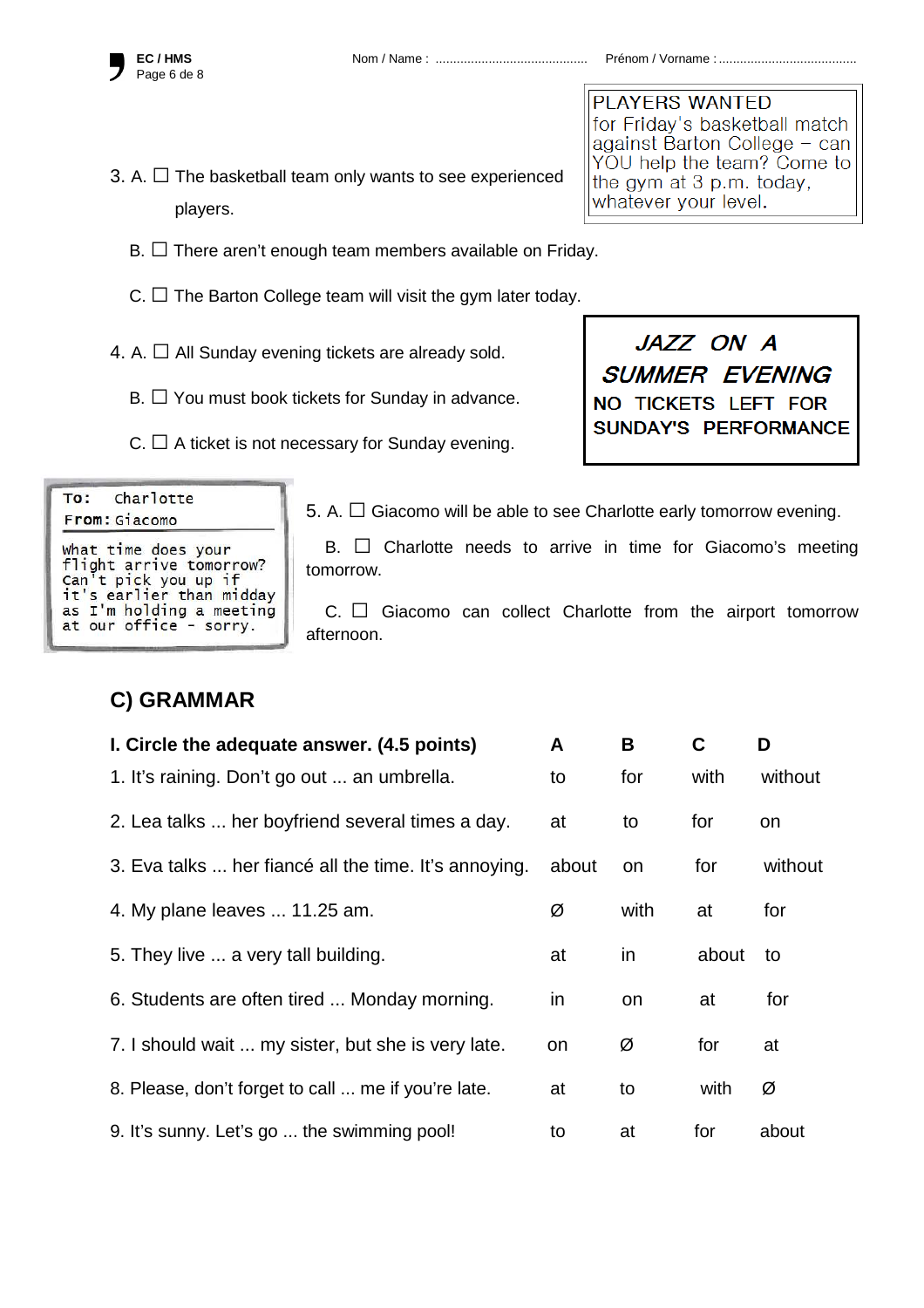## II. Fill in the blanks with the correct tense of the following verbs. (4.5 pts)

| Listen! My sister Marina 1)  (sing). She 2)  (study) opera                     |  |
|--------------------------------------------------------------------------------|--|
| singing at the Conservatoire. She 3)  (be) a fantastic singer. She 4)          |  |
| (start) singing five years ago. 15)  (go) to the Conservatoire                 |  |
| with her last Friday because she 6)  (want) me to meet another student, Clara. |  |
|                                                                                |  |
| week.                                                                          |  |

I am sure that Marina 9) .................................. (become) a star one day.

## III. Write the question to which the answer is the underlined words. (3 pts)

| Roberta wakes up at 6.30 am.                                           |
|------------------------------------------------------------------------|
|                                                                        |
| The children ate the cake.                                             |
|                                                                        |
| The children ate the cake.                                             |
|                                                                        |
| She is studying in the living-room.                                    |
|                                                                        |
| Dennis is happy because he passed his test.                            |
|                                                                        |
| They are going to school by bus.                                       |
| IV. Write the following sentences into their negative form. (3 points) |
| 1. Tim always eats pizza in this restaurant.                           |
| 2. Valerie is watching TV.                                             |
| 3. Someone wants to see Felix.                                         |
|                                                                        |